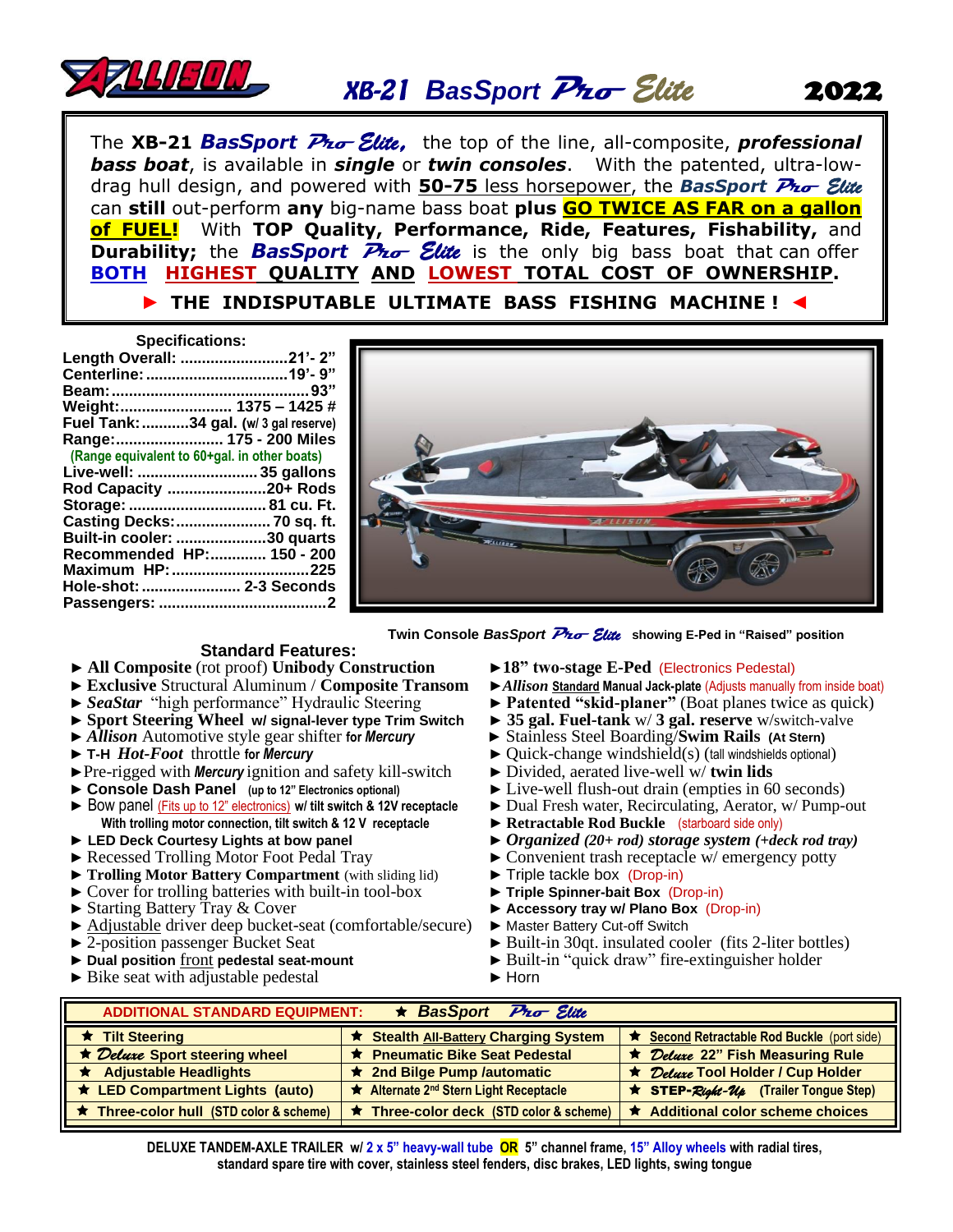<sup>2022</sup> **RETAIL ORDER FORM** *BasSport* **Pro** *Elite* **January 2022**

| <b>BasSport</b>                                              | • Deluxe Tandem Axle Trailer                                                                  |                    |                                               | Single Console \$75,000<br>-<br>-<br>Twin Console 76,000<br>$\overline{\phantom{a}}$ |                |            |  |
|--------------------------------------------------------------|-----------------------------------------------------------------------------------------------|--------------------|-----------------------------------------------|--------------------------------------------------------------------------------------|----------------|------------|--|
|                                                              | 5" channel or 5" heavy wall Tube                                                              |                    |                                               |                                                                                      |                |            |  |
| Pro Elite                                                    | Alloy Wheels - Stainless Steel Fenders - Swing Tongue                                         |                    |                                               |                                                                                      |                |            |  |
|                                                              | <b>COLORS AND TRIM OPTIONS</b>                                                                |                    |                                               | <b>SEATING</b>                                                                       |                |            |  |
| • Standard base color hull and deck                          | • Three-color standard                                                                        |                    |                                               | . Two-position front deck pedestal mount                                             |                |            |  |
|                                                              | scheme hull and deck . Floor color (Gray Leather or graphite)                                 |                    |                                               | <b>. Adjustable Driver Bucket Seat</b>                                               |                | <b>STD</b> |  |
| <b>Standard Base Color:</b>                                  | <b>BASE COLORS</b><br>White<br>Platinum<br>l 1<br>$\mathsf{I}$                                |                    |                                               | <b>. Two-position Passenger Bucket Seat</b>                                          |                |            |  |
| 1<br>$\overline{2}$<br><b>Optional Base Color:</b>           |                                                                                               |                    |                                               | · Bike Seat with adjustable pedestal                                                 |                |            |  |
| Hull only 600<br>$\Box$<br>ப                                 | $\Box$ Graphite<br>$\Box$ Gray Leather<br>Deck only 400<br>Hull & Deck 900                    |                    |                                               | Standard seat colors coordinate with gel-coat trim colors.                           |                |            |  |
| Competition Base Colors: □ Porsche Red<br>3                  | $\Box$ Flame Red $\Box$ Lime                                                                  |                    | 17                                            | Seat Base Color □ Platinum □ Gray Leather □ Graphite                                 |                |            |  |
| $\Box$ Bahama blue<br>Rapid blue<br>$\overline{\phantom{a}}$ | <b>Bright Yellow</b><br>$\Box$ Hemi Orange<br>$\Box$                                          |                    | 18                                            | Custom Seats: Specify colors and schemes                                             |                | 200        |  |
| Hull only 800<br>$\Box$                                      | Hull & Deck 1200<br>Deck only 500                                                             |                    | <b>Base Color:</b>                            |                                                                                      |                |            |  |
| <b>Dark Base Colors</b><br>$\blacktriangleright$<br>4        | $\Box$ Ruby Red<br>$\Box$ Deep Blue                                                           |                    |                                               |                                                                                      |                |            |  |
| $\Box$ Royal Blue                                            | $\Box$ Charcoal<br>$\Box$ Black                                                               |                    | <b>Insert Color:</b>                          |                                                                                      |                |            |  |
| Hull only 1000                                               | Deck only 600<br><b>Hull &amp; Deck 1500</b>                                                  |                    |                                               |                                                                                      |                |            |  |
|                                                              | <b>TRIM COLORS</b>                                                                            |                    | Third color in "A":                           |                                                                                      |                |            |  |
| <b>Porsche Red</b><br>5<br>Trim Color: $\square$             | $\Box$ Flame Red<br>$\Box$<br><b>Ruby Red</b>                                                 |                    |                                               |                                                                                      |                |            |  |
| <b>Rapid Blue</b><br>$\Box$ Bahama Blue                      | $\Box$ Deep Blue<br>$\Box$ Royal Blue                                                         |                    | <b>Monogram colors:</b>                       |                                                                                      |                |            |  |
| <b>Bright Yellow</b><br>$\Box$ Hemi Orange                   | $\Box$ Lime<br>$\Box$ Purple                                                                  | White              |                                               |                                                                                      |                |            |  |
| Platinum                                                     | $\Box$ Gray Leather $\Box$ Graphite<br>$\Box$ Charcoal<br>П                                   | <b>Black</b>       | 19                                            | Fold-down Seat (with mount & Pedestal Post)                                          |                | 450        |  |
| 6                                                            | <b>CUSTOM MATCH COLORS:</b> (when available)                                                  | Quote              | 20                                            | Extra Bike Seat with mount & Adjustable Pedestal                                     |                | 350        |  |
|                                                              | Caution! ◀ Dark colors create excessive heat build-up that will                               |                    | 21                                            | $\Box$ 1" Seat Lift Spacers                                                          | (Pair)         | 80         |  |
|                                                              | distort gelcoat surfaces. Avoid excessively dark color schemes.                               |                    | (Mounts driver and passenger seats 1" higher) |                                                                                      |                |            |  |
| <b>NO WARRANTY on GEL-COAT</b>                               |                                                                                               |                    | 22                                            | □ 1 1/2" Seat Lift Spacers (Tilt Steering Recommended) (Pair)<br><b>RIGGING</b>      |                | 100        |  |
|                                                              | SOLID BLACK (or solid dark color) hull or deck NOT AVAILABLE. ◀                               |                    |                                               | • Pre-rigged for Mercury w/ ignition and safety kill switch                          |                |            |  |
|                                                              | <b>DECK COLOR OPTIONS</b>                                                                     |                    |                                               | • SmartCraft (Pkg. 4) (Merc monitor level 1, Tach, & fuel)                           |                | <b>STD</b> |  |
| 7                                                            | Deck side stripe with Wings third or fourth color                                             | <b>STD</b><br>1000 |                                               | • Hot- Foot Throttle and Allison Gear Shifter. • Trolling                            |                |            |  |
| Interior Color Option •<br>8<br>(Textured surfaces on deck)  | $\Box$ Gray Leather<br>$\Box$ Graphite<br><b>Black</b><br>$\Box$<br><b>Charcoal</b><br>$\Box$ | 1200               |                                               | Battery compartment with sliding lid (fits two group 31                              |                |            |  |
| <b>Cockpit floor color:</b>                                  | $\Box$ Graphite<br>$\Box$ Gray Leather                                                        | <b>STD</b>         | batteries)                                    | • Battery tray and cover for starting battery                                        |                |            |  |
| 9<br>$\Box$ Other (Specify)                                  |                                                                                               |                    |                                               |                                                                                      |                |            |  |
|                                                              |                                                                                               | 200                | 23                                            | Throttle & Shifter for: $\Box$ Yamaha $\Box$ Evinrude $\Box$ Honda                   |                | 100        |  |
|                                                              | <b>HULL COLOR OPTIONS</b>                                                                     |                    | 24<br>$\Box$                                  | Allison HD Manual Jack-plate                                                         | (Exchange)     | 200        |  |
|                                                              | Hull side stripe with third color on wings                                                    | <b>STD</b>         | 25<br>$\Box$                                  | Allison HD Hydraulic Jack-plate                                                      | (Exchange)     | 800        |  |
| 10<br>$\Box$                                                 | Wide hull-stripe (Extends stripe to bottom of hull sides)                                     | 400                | 26<br>  □                                     | Allison 6" jack-plate spacer brackets                                                | (Exchange) 200 |            |  |
| 11                                                           | Double side stripes (upper and lower stripes different colors)                                | 800                |                                               | Heavy duty (HD) jack-plate is recommended for engines over 500 pounds.               |                |            |  |
| <b>Black or dark base color</b><br>12                        | $\Box$ (from chine to bow eye                                                                 | 1100               |                                               | <b>Tackle</b>                                                                        |                |            |  |
| on hull bottom ONLY                                          | $\Box$ Up to bottom edge of hull sides                                                        |                    | $\bullet$                                     | One - Triple Tackle Box (Drop-in)                                                    |                |            |  |
|                                                              | <b>OPTIONS</b>                                                                                |                    |                                               | <b>One - Triple Spinner-bait Box</b> (Drop-in)                                       |                | <b>STD</b> |  |
| 13<br>Console Dash Color: C Graphite                         | $\Box$ Charcoal<br>$\Box$ Black                                                               |                    |                                               | One - Accessory tray w/ Plano box                                                    |                |            |  |
| <b>Carpet Color &amp; Surge</b>                              | $\Box$ Light Gray<br>$\Box$ Charcoal                                                          |                    |                                               | $\Box$ Twin Rod Lockers (Port and Starboard) (up to 30-40 rods)                      |                |            |  |
| 14<br><b>Custom Color</b> (Non-stock) Carpet (Specify)       |                                                                                               | 300                | 27                                            | with 4 Plano Tackle boxes (built-in) (Exchange triple-box)                           |                | 450        |  |
|                                                              |                                                                                               |                    |                                               | <b>Includes 10-rod Quick-draw system</b>                                             |                |            |  |
| <b>Pin Stripes (decal)</b><br>15                             |                                                                                               | <b>STD</b>         | 28                                            | Triple Tackle Box (Drop-in)                                                          | (Extra)        | 150        |  |
| Specify:                                                     |                                                                                               |                    | 29                                            | Triple Spinner-bait Box (Drop-in)                                                    | (Extra)        | 125        |  |
| $\square$ Silver<br>16<br><b>Logo Color:</b>                 | Gold<br>$\mathsf{I}$                                                                          |                    | 30                                            | Accessory tray w/ Plano box                                                          | (Extra)        | 75         |  |
|                                                              |                                                                                               |                    |                                               |                                                                                      |                |            |  |
|                                                              |                                                                                               |                    |                                               |                                                                                      |                |            |  |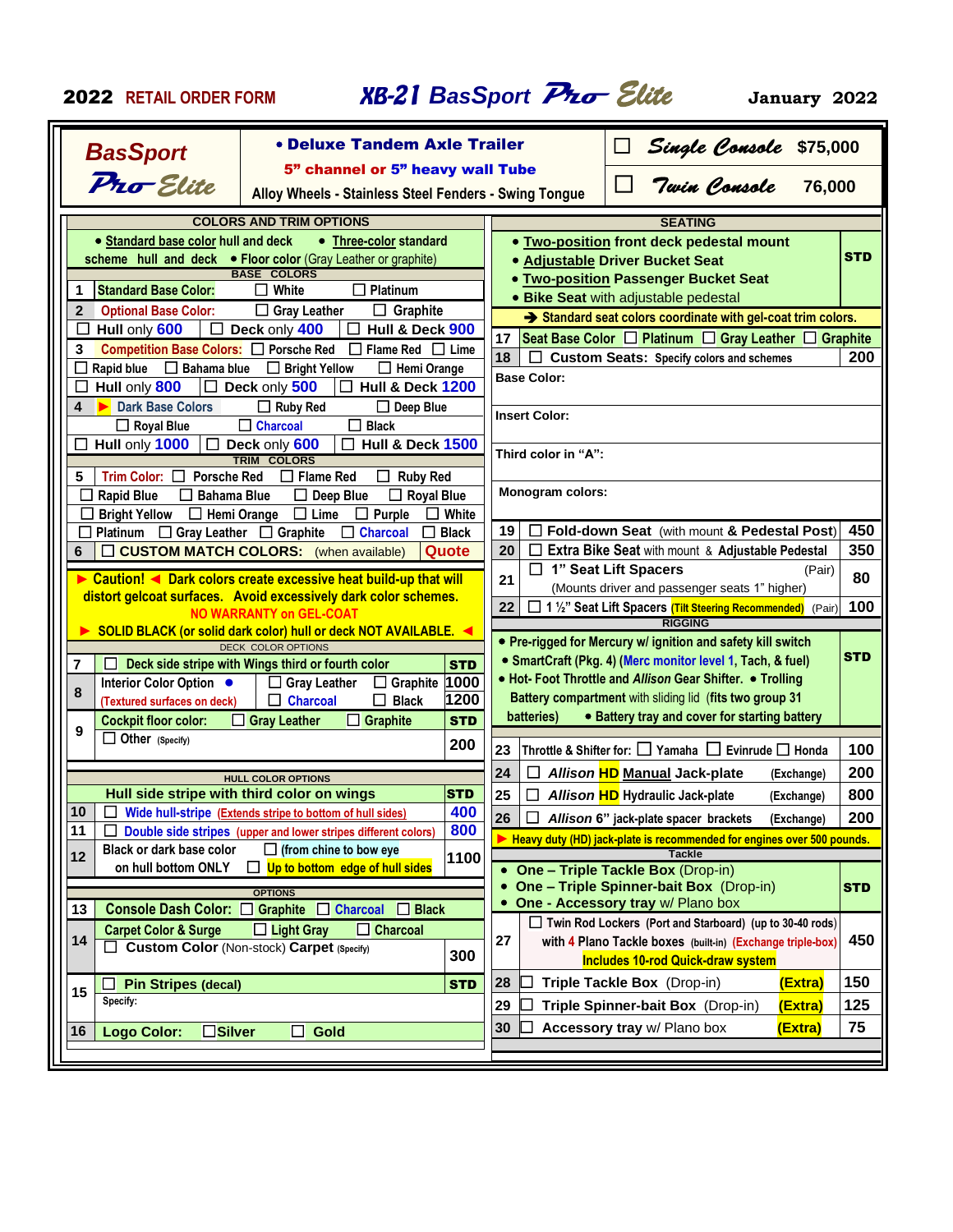| <b>Smart-Craft INSTRUMENTATION</b>                                    |                                                                              |            |    |  |        |                                  | Windshields                                        |        |            |
|-----------------------------------------------------------------------|------------------------------------------------------------------------------|------------|----|--|--------|----------------------------------|----------------------------------------------------|--------|------------|
|                                                                       |                                                                              |            |    |  |        |                                  | <b>Standard Short (Quick-Change) windshield(s)</b> |        | <b>STD</b> |
| 31                                                                    | Package 4: Merc Monitor level 1<br>ΙI<br>plus Link Tachometer and fuel gauge | <b>STD</b> | 37 |  | $\Box$ | <b>Tall Windshield</b>           | (Exchange on single console)                       |        | 50         |
|                                                                       |                                                                              |            | 38 |  |        |                                  | Tall Windshields (Exchange on twin consoles)       |        | 100        |
| 32                                                                    | Package 5: Merc Monitor level 2<br>plus Link Tachometer and fuel gauge       | 100        | 39 |  | $\Box$ | Spare Windshield (Short)         |                                                    | each   | 250        |
|                                                                       |                                                                              |            | 40 |  |        | <b>Spare Windshield</b>          | (Short)                                            | pair   | 450        |
| 33                                                                    | Package 6: Merc Monitor level 1                                              | 400        | 41 |  |        | Spare Windshield (Tall)          |                                                    | each   | 300        |
|                                                                       | plus 2nd. Merc Monitor ECO and fuel gauge                                    |            | 42 |  |        | Spare Windshield (Tall)          |                                                    | pair   | 550        |
| 34                                                                    | Package 7: Merc Monitor level 2<br>ΙI                                        | 500        |    |  |        |                                  | <b>Accessories (Installed)</b>                     |        |            |
|                                                                       | plus 2nd. Merc Monitor ECO and fuel gauge                                    |            |    |  |        |                                  | 18" E-Ped (Electronics Pedestal)                   |        | <b>STD</b> |
| 35                                                                    | Exchange link tach for System Tach<br>$\Box$                                 | 250        | 43 |  |        | <b>KeelShield Keel Protector</b> |                                                    |        | 300        |
| 36                                                                    | <b>Other Small SmartCraft link Gauge</b><br>Specify:<br>$\mathsf{L}$         | 100        | 44 |  |        |                                  | Soft-Touch Custom Boat Cover (Gray)                |        | 1050       |
|                                                                       |                                                                              |            | 45 |  |        |                                  | Soft-Touch Custom Boat Cover (Other Colors)        |        | 1250       |
|                                                                       | Merc Monitor levels 1 & 2 and system tach come with NMEA 2000 support,       |            |    |  |        |                                  |                                                    |        |            |
| will display engine gauges on screen of Lowrance Live and Humminbird. |                                                                              |            | 46 |  |        |                                  | <b>Allison Power Pole Brackets</b>                 | (Pair) | 800        |
|                                                                       | Merc Monitor level 2 displays speed, distance, and gas mileage.              |            | 47 |  |        |                                  | <b>Power Poles (includes brackets)</b>             | (Pair  | 5500       |

|    | ELECTRONICS and TROLLING MOTORS                               |                        |                                              |                      |    |                                                  |                       |     |  |  |
|----|---------------------------------------------------------------|------------------------|----------------------------------------------|----------------------|----|--------------------------------------------------|-----------------------|-----|--|--|
|    | <b>LOWRANCE</b>                                               |                        |                                              |                      |    |                                                  |                       |     |  |  |
|    | <b>ELECTRONICS UNIT</b>                                       | <b>Console</b>         |                                              | Bow/ 18" E-Ped       |    | <b>Gunnel 3rd Unit</b>                           |                       |     |  |  |
| 48 | Elite 9 FS                                                    | 1700                   |                                              | 1660<br>$\mathsf{L}$ |    | 1850<br>l 1                                      | <b>Networking and</b> |     |  |  |
| 49 | Elite 9 FS w/ active image                                    | 2140                   |                                              |                      |    |                                                  | transducers are       |     |  |  |
| 50 | 9-Live                                                        |                        | 2820<br>3030<br>$\mathbf{I}$<br>$\mathsf{I}$ |                      |    |                                                  | <b>OPTIONAL on</b>    |     |  |  |
| 51 | 9- Live w/ active image                                       | 3070<br>$\blacksquare$ |                                              |                      |    |                                                  | gunnel mounted        |     |  |  |
| 52 | 12-Live                                                       |                        |                                              | 4310                 |    | 4500                                             | units.                |     |  |  |
| 53 | 12- Live w/ active image                                      | 4680                   |                                              |                      |    |                                                  |                       |     |  |  |
|    | 47" LOWRANCE GHOST 24/36V Trolling                            |                        |                                              | 3990                 |    |                                                  |                       |     |  |  |
| 54 |                                                               | Motor (no NMEA)        |                                              |                      | 56 | <b>Electronics networking</b><br>$(2$ -units $)$ |                       | 140 |  |  |
| 55 | Point-One GPS antenna w/built-in compass (NEMA 2000 required) |                        |                                              | 410                  | 57 | NMEA 2000 Network                                |                       | 240 |  |  |

|    | <b>HUMMINBIRD</b>                                                                        |         |  |                        |  |  |                                      |                        |                          |
|----|------------------------------------------------------------------------------------------|---------|--|------------------------|--|--|--------------------------------------|------------------------|--------------------------|
|    |                                                                                          |         |  |                        |  |  |                                      |                        |                          |
|    | <b>ELECTRONICS UNIT</b>                                                                  | Console |  | <b>Bow / 18" E-Ped</b> |  |  | Gunnel 3rd Unit                      |                        |                          |
| 58 | Helix 10                                                                                 | 1800    |  |                        |  |  | $\Box$ 1840                          |                        |                          |
| 59 | <b>Helix 10 MSI</b>                                                                      | 2840    |  |                        |  |  | 2570 cho                             | <b>Networking and</b>  |                          |
| 60 | <b>Helix 10 MDI Cho</b>                                                                  |         |  | 1740                   |  |  |                                      | <b>Transducers are</b> |                          |
| 61 | Helix 12                                                                                 | 2610    |  |                        |  |  | 2640<br>$\mathsf{L}$                 | <b>OPTIONAL on</b>     |                          |
| 62 | Helix 12 MSI                                                                             | 3380    |  |                        |  |  | 3110 cho                             | gunnel mounted         |                          |
| 63 | Helix 12 MDI Cho                                                                         |         |  | 2550                   |  |  |                                      | units.                 |                          |
| 64 | Solix 10 MSI                                                                             | 3300    |  |                        |  |  | 2880 cho                             |                        | <b>Other Electronics</b> |
| 65 | Solix 10 MDI Cho                                                                         |         |  | 2710                   |  |  |                                      | available on           |                          |
| 66 | Solix 12 MSI                                                                             | 3790    |  |                        |  |  | 3410 cho                             | request.               |                          |
| 67 | Solix 12 MDI Cho                                                                         |         |  | 3200                   |  |  |                                      |                        |                          |
| 68 | 45" MINNKOTA ULTREX 24V Trolling motor with I-pilot (no link)                            |         |  |                        |  |  |                                      |                        | 3230                     |
| 69 | 45" MINNKOTA ULTREX 36V Trolling motor with I-pilot (no link)<br>$\Box$                  |         |  |                        |  |  |                                      |                        | 3330                     |
| 70 | 45" MINNKOTA ULTRERA 24V Trolling motor with I-pilot (no link)<br>$\mathbf{I}$           |         |  |                        |  |  | (includes mounting kit)              |                        | 4000                     |
|    |                                                                                          |         |  |                        |  |  |                                      |                        |                          |
| 71 | Mounting Kit for MinnKota Ulterra trolling motor and foot pedal                          |         |  |                        |  |  | (Included with Ulterra)              |                        | 240                      |
|    | Networking of MinnKota trolling motors to electronics (bow & console)                    |         |  |                        |  |  | For 2 Helix units and trolling motor |                        | 480                      |
| 72 | (Includes 5-port switch, 2 cables, and labor)                                            |         |  |                        |  |  | For 2 Solix units and trolling motor |                        | 430                      |
|    |                                                                                          |         |  |                        |  |  |                                      |                        |                          |
|    |                                                                                          |         |  |                        |  |  |                                      |                        |                          |
|    | The installation of customer supplied electronics and trolling motors are not available. |         |  |                        |  |  |                                      |                        |                          |